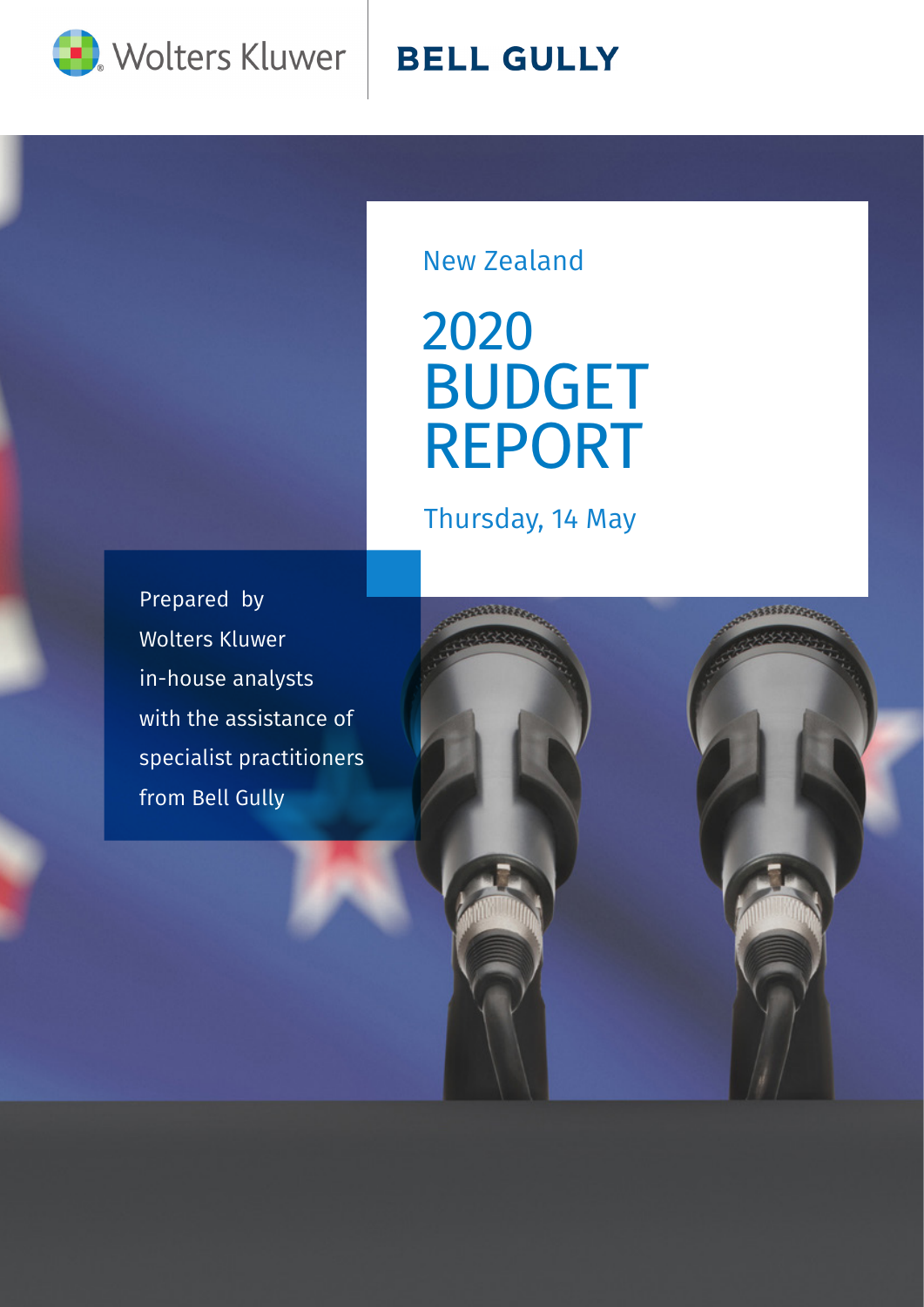

## **BELL GULLY**

This 2020 Budget Report has been prepared by Wolters Kluwer in-house analysts with the assistance of specialist practitioners from Bell Gully. It covers announcements of interest to tax practitioners and the business community.

### About Wolters Kluwer

Wolters Kluwer, CCH New Zealand Limited is a leading service provider to accountants, lawyers and other business professionals. Its primary focus is on providing people in business with easy access to knowledge, information and workflow tools to improve efficiency and add value, keeping our customers in touch with their changing legal obligations and helping them to succeed in the competitive business environment.

Utilising the latest technologies, we ensure that our customers have the solutions they need, when they need them, and in the media best suited to their requirements.

### Bell Gully

Bell Gully is a leading New Zealand corporate law firm with extensive commercial, corporate, taxation, finance, banking, litigation and commercial property experience.

We are consistently recognised as the market leading legal tax team in New Zealand. From general corporate tax advice, including corporate restructuring, acquisitions and divestments, securitisation and financing to helping clients resolve tax disputes at all levels, customs and excise matters and set up trusts, our clients rely on our tax specialists for their technical excellence, commercial sense and ease of doing business.

## In this Budget Report

| <b>Budget highlights</b>                                        | <b>Economic and</b>                        |
|-----------------------------------------------------------------|--------------------------------------------|
| Jobs the focus as black clouds gather on the                    | <b>Wellbeing Budg</b><br><b>Rebuilding</b> |
| <b>Budget overview</b><br>Budget 2020 poses unique challenges 3 | More to come                               |

| <b>Wellbeing Budget 2020:</b> |  |
|-------------------------------|--|
|                               |  |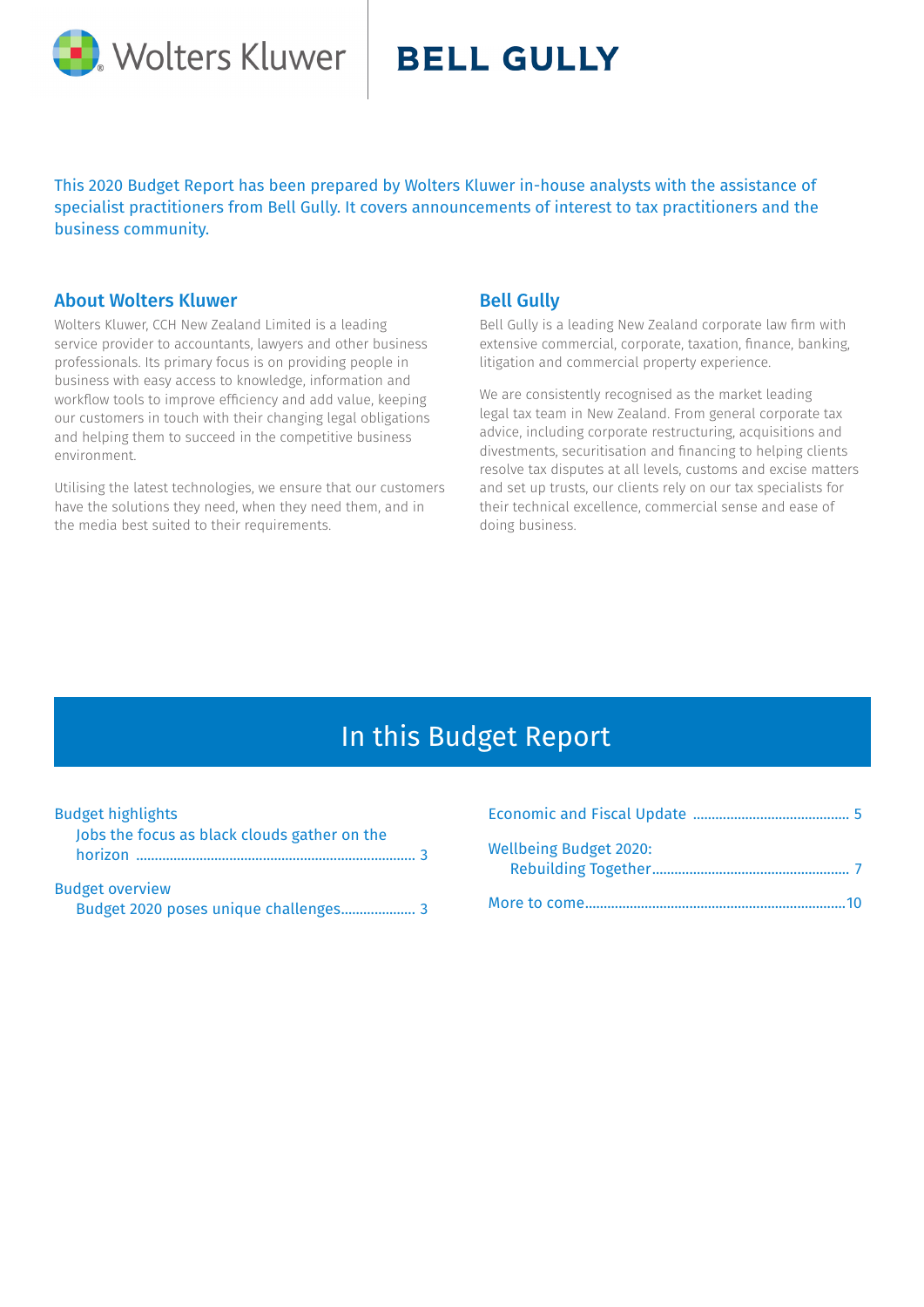# Budget highlights

### Jobs the focus as black clouds gather on the horizon

The Government's response to the COVID-19 pandemic dominates Budget 2020, with much of the focus on injecting funds into the economy to create and sustain employment. Tax measures, which featured heavily in the COVID-19 response during the past six weeks, are noticeably absent.

Painting a sobering outlook for 2020 and beyond, Finance Minister Grant Robertson notes that "this budget is about jobs". The Budget spend reflects that theme with infrastructure investment, business support, funding for housing development and construction, an environmental jobs package, and a trades and apprentices package.

New support measures for businesses affected by the COVID-19 crisis include:

- A targeted extension of the Wage Subsidy Scheme. The extension is available for a further eightweek period (ie further to the 12-week period of the existing scheme) for those who have suffered a 50% reduction in turnover in the 30 days prior to application as compared to 2019.
- **Loan scheme for R&D programmes.** A \$150 million short-term temporary loan scheme will be launched to incentivise businesses to continue R&D programmes that may be at risk due to COVID-19. The loans will provide one-off finance and will be administered by Callaghan Innovation.
- **Further business support** by way of a \$216 million boost to New Zealand Trade and Enterprise to assist exporting firms, and \$10 million earmarked for small businesses to improve their e-commerce capability.

Other announcements of note include:

- a \$1 billion package to create 11,000 environment jobs (including regional environmental projects, biosecurity, weed and pest control, and additional DOC jobs)
- 8,000 additional public and transitional homes to be built, expected to create \$5 billion of construction activity
- a \$1.6 billion trades and apprentices package to provide opportunities for New Zealanders of all ages to receive trades training
- a \$400 million injection into the Tourism Sector Recovery Plan
- a \$3 billion contingency boost for additional infrastructure investment (ie on top of the \$12 billion infrastructure scheme announced in January).

## Budget overview

## Budget 2020 poses unique challenges

The cover of the 2020 Budget announced by the Minister of Finance, the Hon Grant Robertson, features a range of snow-covered mountains. The image is appropriate, for the Coalition Government certainly has a number of mountains it must climb if it is to lead the country to a better economic future. Perhaps it is an omen that the world's highest peak was scaled by a New Zealander.

The arrival of the COVID-19 virus has thrown all previous fiscal forecasts out the window. For the last two months the immediate goal has been ensuring public health is maintained. Now that the spread of the virus appears to be under control (on Budget day there were no new reported cases for the third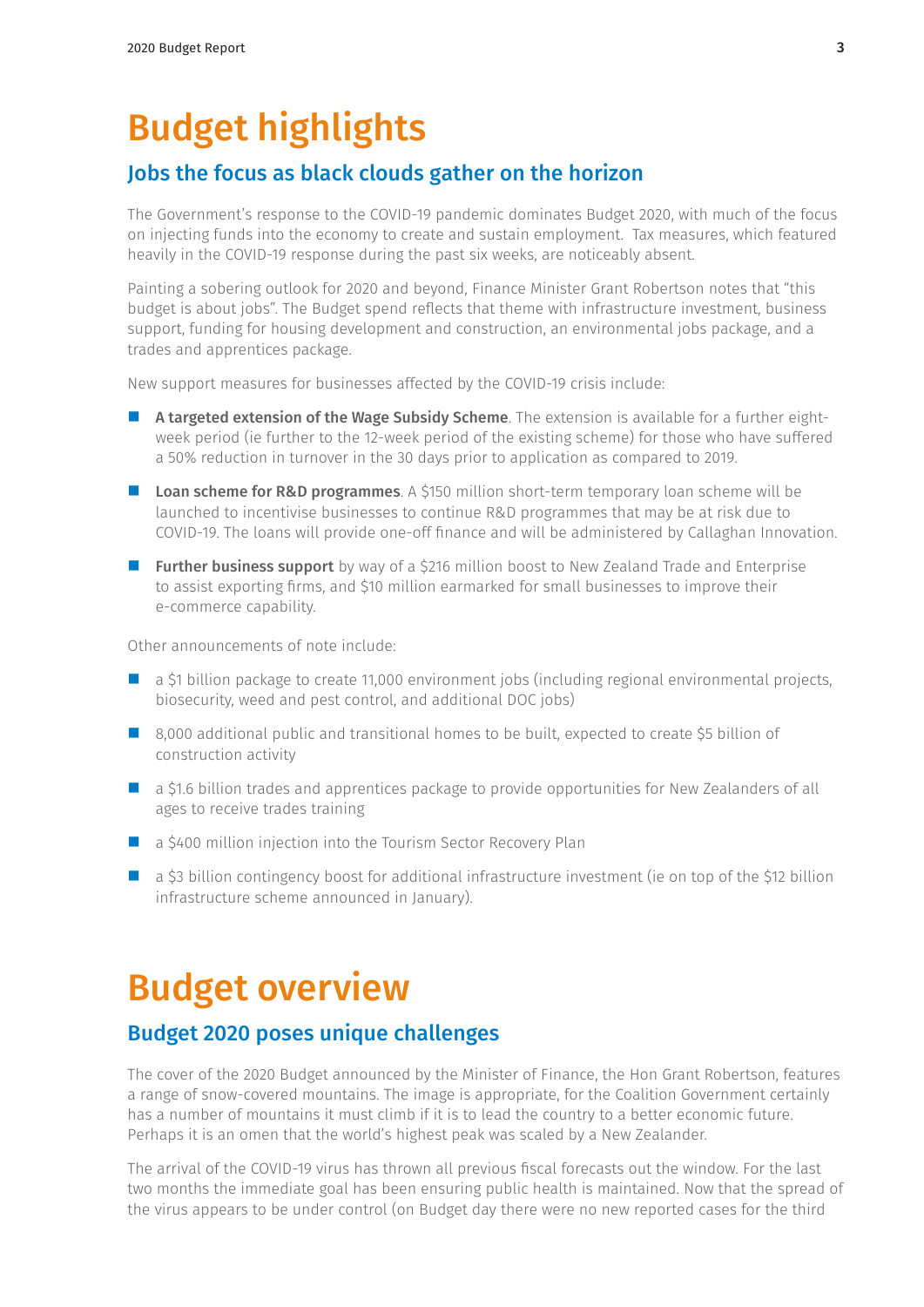day in succession), limited business activity has been permitted under Alert Level 2 operations. The Government's attention can now turn to long-term economic rebuilding.

Budget 2020 can be described as a "rainy day" affair. The Government has allocated \$15.9 billion for key areas intended to restart the economy. There is a strong focus on infrastructure, together with the preservation and creation of jobs. Notable in this strategy is the extension of the Wage Subsidy Scheme, with an additional \$3.2 billion for a further eight weeks. There is also funding for apprenticeships and training. The area of jobs also has a green aspect, with amounts devoted to environmental projects such as pest eradication, waterway improvement and construction of tracks and huts in the conservation estate. The latter approach can be expected to have long-term benefits for tourism, both domestic and international, and reflects the "Wellbeing" approach of an economy that is both productive and sustainable.

Infrastructure will benefit from funding of \$3 billion, which will be directed at specific projects to be identified via the Infrastructure Reference Group. Because there will be a regional focus, provision is made for working in partnership with local bodies and the Provincial Growth Fund.

Housing is another key area addressed, with an ambitious target of 8,000 new houses over the next four to five years.

Tourism at the domestic level is intended to be an important part of the economic revival; indeed, it is the only way forward for that sector. The prospect of New Zealand becoming a safe haven in a COVID-19 world may act as a strong incentive for Kiwis to holiday nearer home.

The Budget speech contains no further messages about one potential lifeline for New Zealand — the trans-Tasman bubble. This strategy would see travel restrictions between Australia and New Zealand eased when it is safe to do so. The Prime Minister, the Hon Jacinda Ardern, raised the matter with her Australian counterpart in early May 2020 but further details are evidently yet to come.

Some Budget expenditure items are relatively small but could make a difference for many. Provision for adult education and assistance to those involved in surf lifesaving and Coastguard New Zealand are examples.

Finally, it may be observed that the Budget papers are silent on the topic of payment for the \$62.1 billion COVID-19 response package. The papers set out, within broad parameters, how the \$62.1 billion is to be spent whilst maintaining a discreet silence on the method of its funding.

From one perspective, this may be thought to be appropriate. Since the COVID-19 pandemic is still unfolding, it is impossible to reliably predict its cost. Perhaps it is more appropriate to decide how the piper is to be paid when the size of the tab is reasonably ascertainable.

For the moment, the approach seems to have been taken that the \$62.1 billion will be funded by Government borrowings. However, it would be wishful thinking to believe that the matter will end there. The huge spike in sovereign debt inevitably leads to the question of whether the citizenry will be called upon to help ameliorate the position through increased taxation.

New Zealand will not be alone in confronting this question. Indications from the fourth estate are that most countries in the world will need to grapple with the question of how the sharp increase in Government debt is to be dealt with. Will the taxation lever be pulled, or will there be a reliance on future economic expansion to generate enhanced taxation flows? Once COVID-19 is defeated, this question will no doubt be one of the issues that will dominate political debate around the world.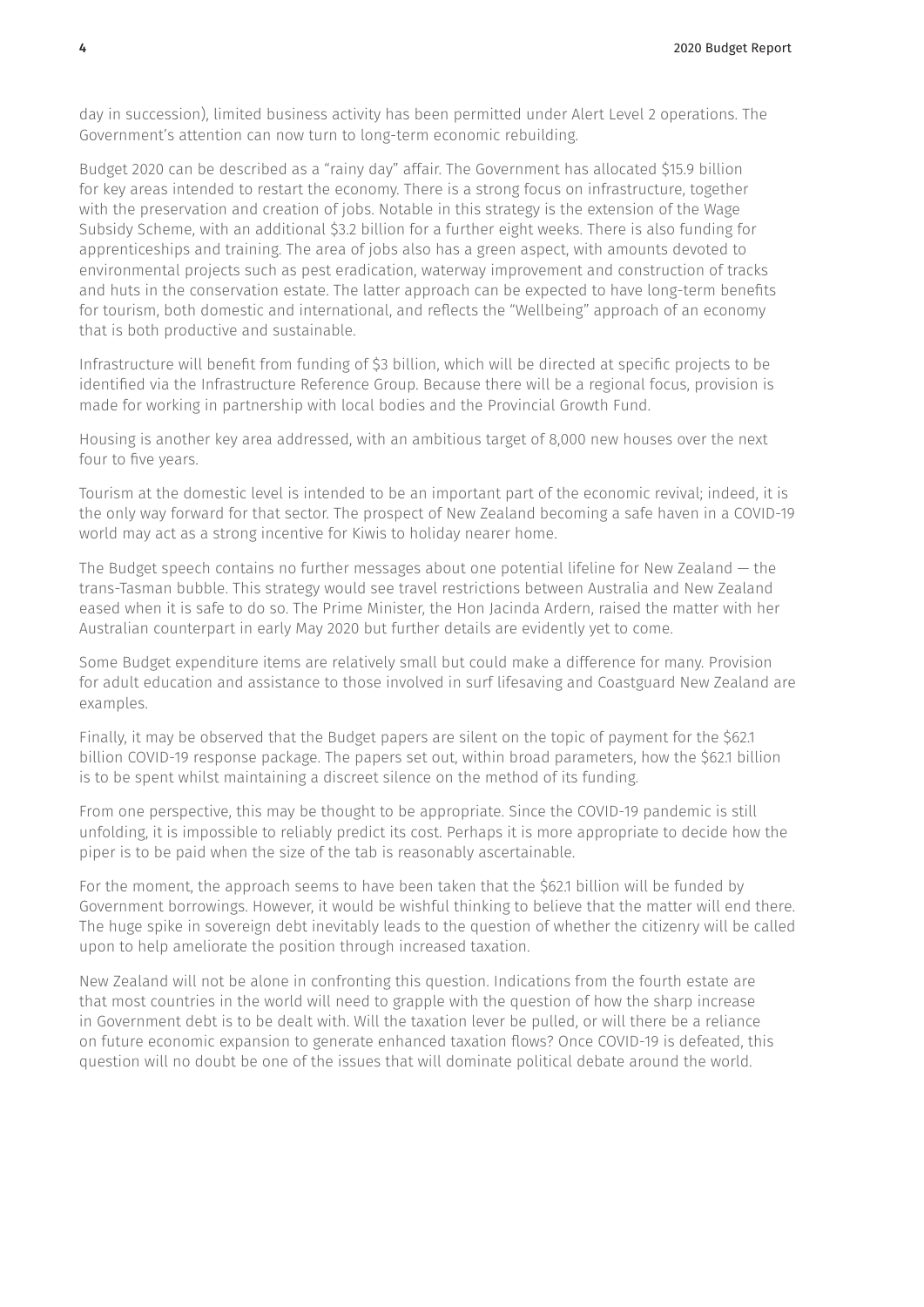## Economic and Fiscal Update

The Economic and Fiscal Update published by Treasury as part of the Budget papers outlines what the country might see over the next four years. The object is to give an indication of what the economy is most likely to do over the four-year forecast period.

The Update starts with the caveat that drastic uncertainly creates significant challenges when forecasting the economic, tax and fiscal outlook. That uncertainty is compounded by Treasury's view that it will be some time before an effective COVID-19 vaccine is readily available.

The Update observes that \$62.1 billion has been made available to support the COVID-19 response. That comprises the \$12.1 billion to date and the \$50 billion COVID-19 Response and Recovery Fund. Of the latter, some \$10.7 billion is committed to extend the Wage Subsidy Scheme and further tax changes (such as \$1.6 billion for the loss carry-back measure). It is anticipated that some \$20 billion in fiscal support will be allocated in the year to 30 June 2020 (mainly in the June quarter).

The tax policy changes incorporated in the COVID-19 responses announced to date are costed to result in reductions in tax revenue of \$1.2 billion for the year to 30 June 2020 and \$2 billion for the year to 30 June 2021.

### Economic outlook

Treasury expects real GDP to contract by 25% in the June 2020 quarter. This reflects the time spent in Alert Level 3 and Alert Level 4. Economic activity would recover as restrictions are lifted so that by 31 December 2020 economic activity is around 10% lower.

Treasury assumes that by 1 April 2021 all restrictions will be lifted, including border restrictions. Nonetheless, economic activity in the June 2021 quarter is predicted to be 7% lower than the last forecast before COVID-19.

Treasury estimates that the different alert levels constrain economic activity as follows:

Alert Level 4: by 40%

Alert Level 3: by 25%

Alert Level 2: by 10% to 15%

Alert Level 1: by 5% to 10%

In relation to the international outlook, Treasury notes that the IMF is forecasting the global economy to contract by 3% in the year to 31 December 2020. Global growth is expected to rise to 5.8% in the year to 31 December 2021 (although there is extreme uncertainty around the strength of the global economic recovery).

### Household balance sheets

Treasury, perhaps unsurprisingly, observes that COVID-19 will have a significant impact on household balance sheets. Household debt is at historic highs, and indebted households may struggle to meet their repayment obligations as incomes fall. It was added that, despite high levels of debt, debt servicing as a percentage of disposable income is at its lowest level on record. Moreover, some alleviation of pressure can be expected from the intention of the Reserve Bank to keep the official cash rate at 0.25% for at least 12 months (that is, at least until March 2021).

Treasury is hopeful that most households will be able to weather the storm.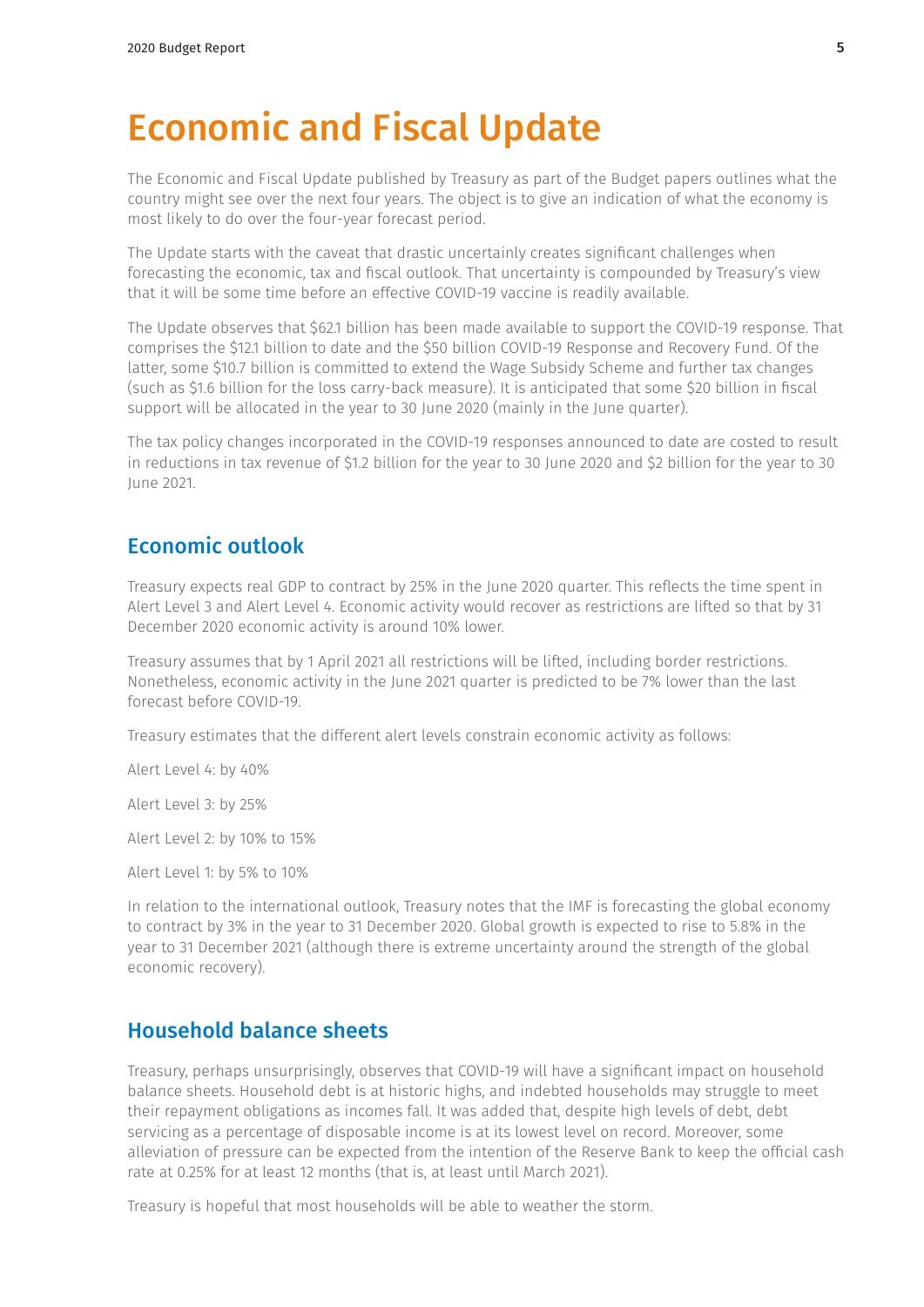Discretionary spending by households is also predicted to fall. Discretionary spending is usually 46% of private consumption. Spending on recreation and culture (11% of private consumption) and restaurants and hotels (6% of private consumption) is likely to be particularly depressed in the near term.

### Crown tax revenue

Core Crown tax revenue is forecast to be \$82.3 billion for the year to 30 June 2020 (previously forecast to be \$88.7 billion), \$80.1 billion for the year to 30 June 2021 (previously forecast to be \$94.3 billion) and \$87.3 billion for the year to 30 June 2022 (previously forecast to be \$99.2 billion). In other words, for the first two years, the forecast reduction in core Crown tax revenue is \$4.2 billion and \$2.2 billion respectively. For those two years, the reductions in corporate tax are expected to be \$3.6 billion (2020) and \$1.8 billion (2021).

Interestingly, PAYE source deductions are expected to grow by \$1.8 billion in 2020 and \$0.2 billion in 2021. Although fewer people may be in employment, there is a positive offset through wage growth and fiscal drag.

The impact of tax policy changes is also costed. The policy changes, and their costing, are estimated to be the following:

- $\blacksquare$  building depreciation for industrial and commercial property  $-$  nil costs for 2020 and 2021, with a cost of \$1 billion for 2022
- loss carry-back of losses made in 2019/20 and 2020/21 \$1.2 billion in 2020 and \$1.9 billion in 2021, and
- increasing from \$1,000 to \$5,000 the threshold for expensing capital purchases \$0.1 billion in 2021 and \$0.8 billion in 2022.

For the future, Treasury forecasts that new rules on the allocation of the purchase price across business assets in a purchase transaction will increase core Crown tax revenue by \$0.1 billion in each of 2023 and 2024.

### Crown expenses

Treasury notes that New Zealand superannuation numbers are expected to increase by 17.5% over the 2020 to 2024 period from 767,000 to 901,000. At the end of 2024 New Zealand superannuation will be around one half of core Crown social assistance and 16.8% of core Crown expenditure.

Contributions to the New Zealand Superannuation Fund are forecast to be \$1.5 billion for 2020 and \$0.4 billion for 2021. Part of the contributions will be invested through the New Zealand Venture Investment Fund.

Crown finance costs are forecast to grow by around \$0.8 billion by 2024. This is primarily because of the interest on the borrowings raised to meet spending. A net operating cash deficit of \$21.8 billion is expected for 2019/20.

### Tax policy changes

Treasury notes the proposal to relax the loss continuity rules in order to encourage the growth of startup companies. A discussion document on the topic is foreshadowed.

In relation to other possible tax policy changes, Treasury observed that the focus of the Inland Revenue work programme will be on supporting New Zealand businesses through the COVID-19 crisis and facilitating the recovery.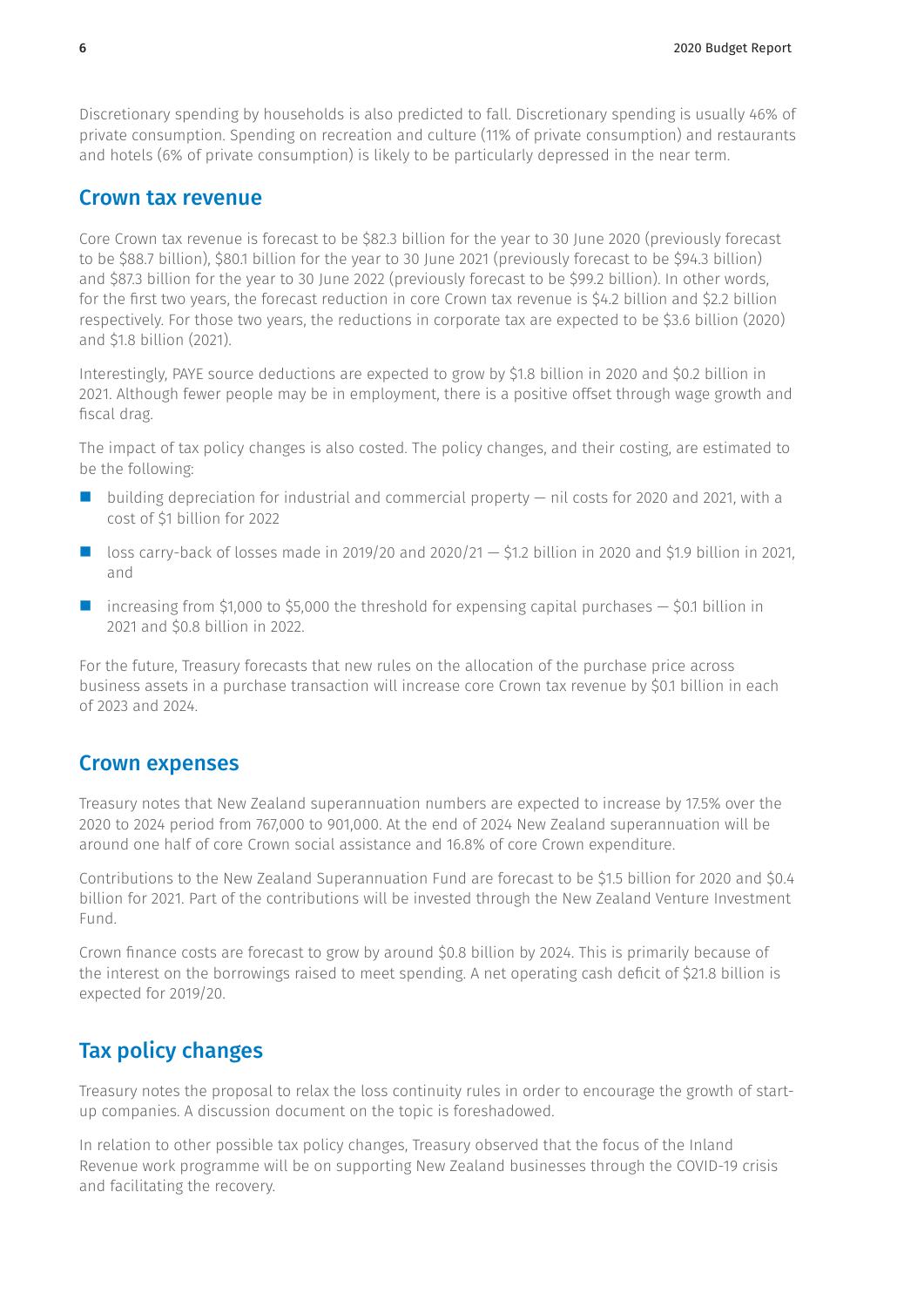Treasury also noted that tax in dispute under challenge proceedings is \$141 million as at 31 March 2020. This is a slight increase from the \$134 million tax in dispute as at 30 June 2019.

### **Borrowings**

Treasury is forecasting that for the year to 30 June 2020 Government borrowings through bonds and bills will be \$74.29 billion (previously forecast to be \$65.33 billion). The borrowings for these items are forecast to be \$112.67 billion for 2021.

Borrowing through settlement deposits with the Reserve Bank are expected to be \$35.75 billion for 2020 and \$66.83 billion for 2021.

After some adjustments, gross sovereign-issued debt (exclusive of Reserve Bank settlement cash and bills) is expected to be \$99.7 billion for 2020 and \$138.1 billion for 2021.

### Tax take

Treasury projects that the tax revenue from individuals, corporates and GST for 2020 and 2021 will be the following:

- individuals  $-$  \$39.1 billion (2020) and \$38.6 billion (2021)
- corporates \$12.4 billion (2020) and \$8.9 billion (2021)
- GST \$19.6 billion (2020) and \$19.7 billion (2021).

ACC levies are forecast to raise \$2.9 billion in 2020 and 2021.

# Wellbeing Budget 2020: Rebuilding Together

### Ministerial statement

*The COVID-19 Response and Recovery Fund, established through this Budget, will be used to support New Zealanders through each stage of the impact of the virus. It is designed to not only support the immediate response but also provide support, as necessary, over the longer term to rebuild our economy and society.* 

*We have already committed \$13.9 billion of the Fund to previously announced initiatives, including funding for the Wage Subsidy Scheme, the essential workers leave scheme, SME support measures, the Business Finance Guarantee Scheme, and additional packages to support the health response, and resources for those in need.* 

*Today we are announcing a further \$15.9 billion in funding focused on key areas that will kickstart the economic recovery, create decent, sustainable jobs, ensure the security of our most vulnerable, and lay the groundwork for us to rebuild a better nation together.*

### Editorial comment

In the eight weeks leading up to Budget 2020, the New Zealand Government made several key legislative and policy announcements in response to the COVID-19 pandemic. These earlier measures focused on business support and ranged widely to include a wage subsidy scheme, significant tax relief, an interest-free loan scheme, and temporary relaxation of some statutory obligations in relation to insolvency and compliance.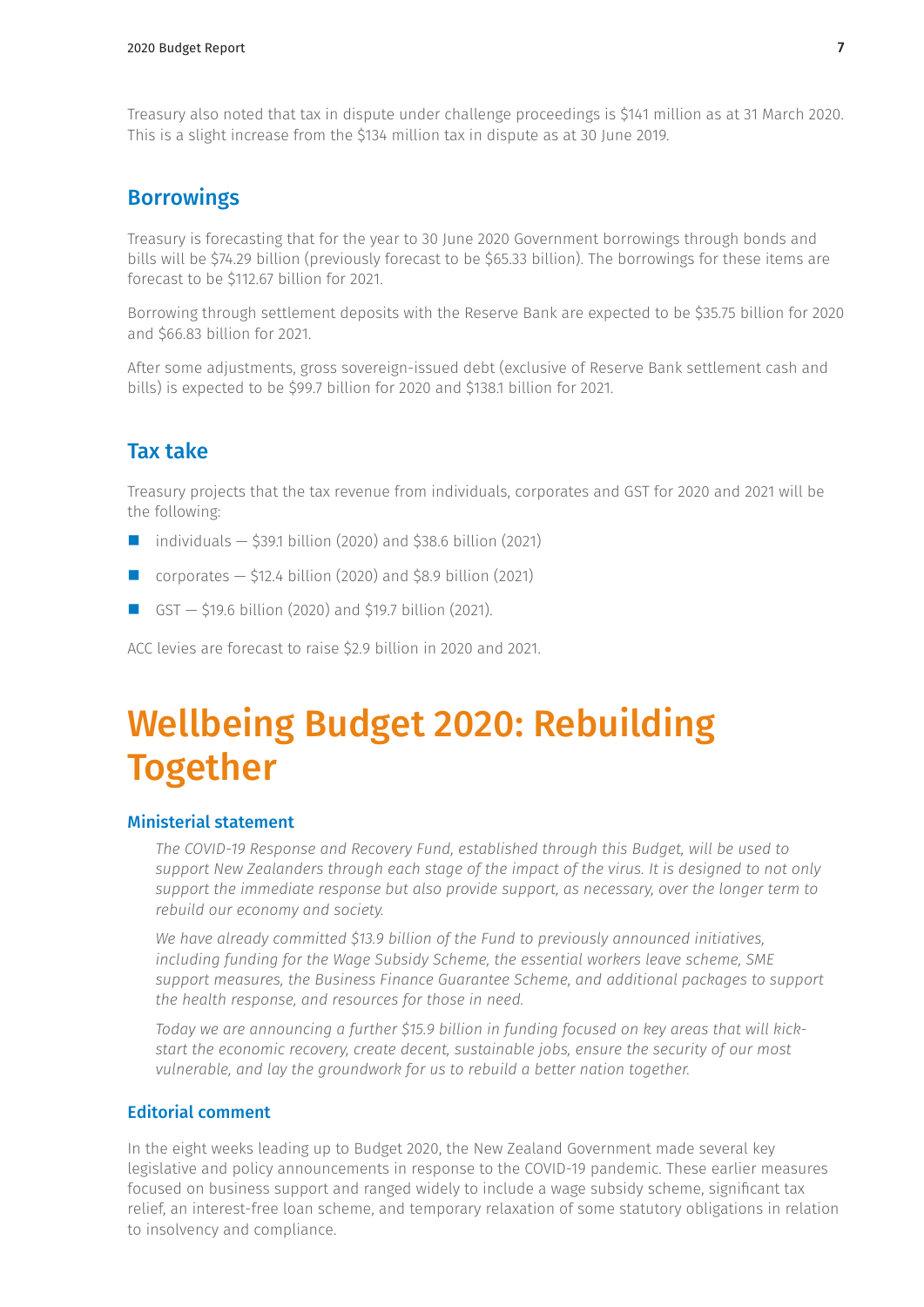Budget 2020 formally establishes the \$50 million COVID-19 Response and Recovery Fund. Noting that \$13.9 million has already been committed, Minister Robertson has announced a further \$15.9 million in funding, which includes:

- **E** a targeted extension of the Wage Subsidy Scheme (ie an eight-week extension to the already established 12-week period) for those who have suffered a 50% reduction in turnover in the 30 days prior to application as compared to 2019
- **a** loan scheme for R&D programmes (being a \$150 million short-term temporary loan scheme to incentivise businesses to continue R&D programmes that may be at risk due to COVID-19)
- **If** further business support by way of a \$216 million boost to New Zealand Trade and Enterprise to assist exporting firms, and
- \$10 million earmarked for small businesses to improve their e-commerce capability.

### Ministerial statement — Health

*Investment in the health sector has never been more critical. To ensure the sector is able to respond to the pandemic while maintaining the sustainable delivery of existing services, Budget 2020 invests significantly in areas that we know will make a difference to the wellbeing of New Zealanders.*

### Editorial comment

Budget 2020 allocates \$5.6 billion in services and \$755 million in capital investment. The Budget also provides a \$160 million increase to PHARMAC's budget.

Funding of \$832.5 million is allocated for services to people with long-term physical, intellectual and/ or sensory impairment. Maternity services are also singled out, with \$177 million to address cost and volume pressures.

Acknowledging the COVID-19 crisis once again, the Government has earmarked \$37 million to sustain laboratory testing capacity and provide additional support for ambulance, aged care, disability and hospice services. The Minister also notes that the Government expects "to provide further support to our health sector in the coming months".

#### Ministerial statement — Primary Industries

*New Zealand's primary industries play a critical role in growing our economy. As we move further into the post-Covid-19 economic recovery, our primary sector is more important than ever. The core package invests nearly \$500 million in initiatives that will ensure our primary industries are supported and sustainable now, and into the future.* 

*Funding in the package will support our primary industries with their existing operations and preventing or mitigating the impacts of biosecurity threats and enabling implementation of climate change and ETS reforms.*

### Editorial comment

The Government has also pledged \$193.5 million to continuing the Mycoplasma Bovis Eradication Programme. The funding supports operational activities (including surveillance, tracking, movement controls and culling infected animals) and contributes to farmers' compensation costs.

Earlier in the year (March 2020) the Government also signalled its intention to introduce tax relief measures for farmers affected by the Mycoplasma bovis outbreak. Farmers who have culled their breeding livestock (including growing replacements) because of Mycoplasma bovis would be allowed to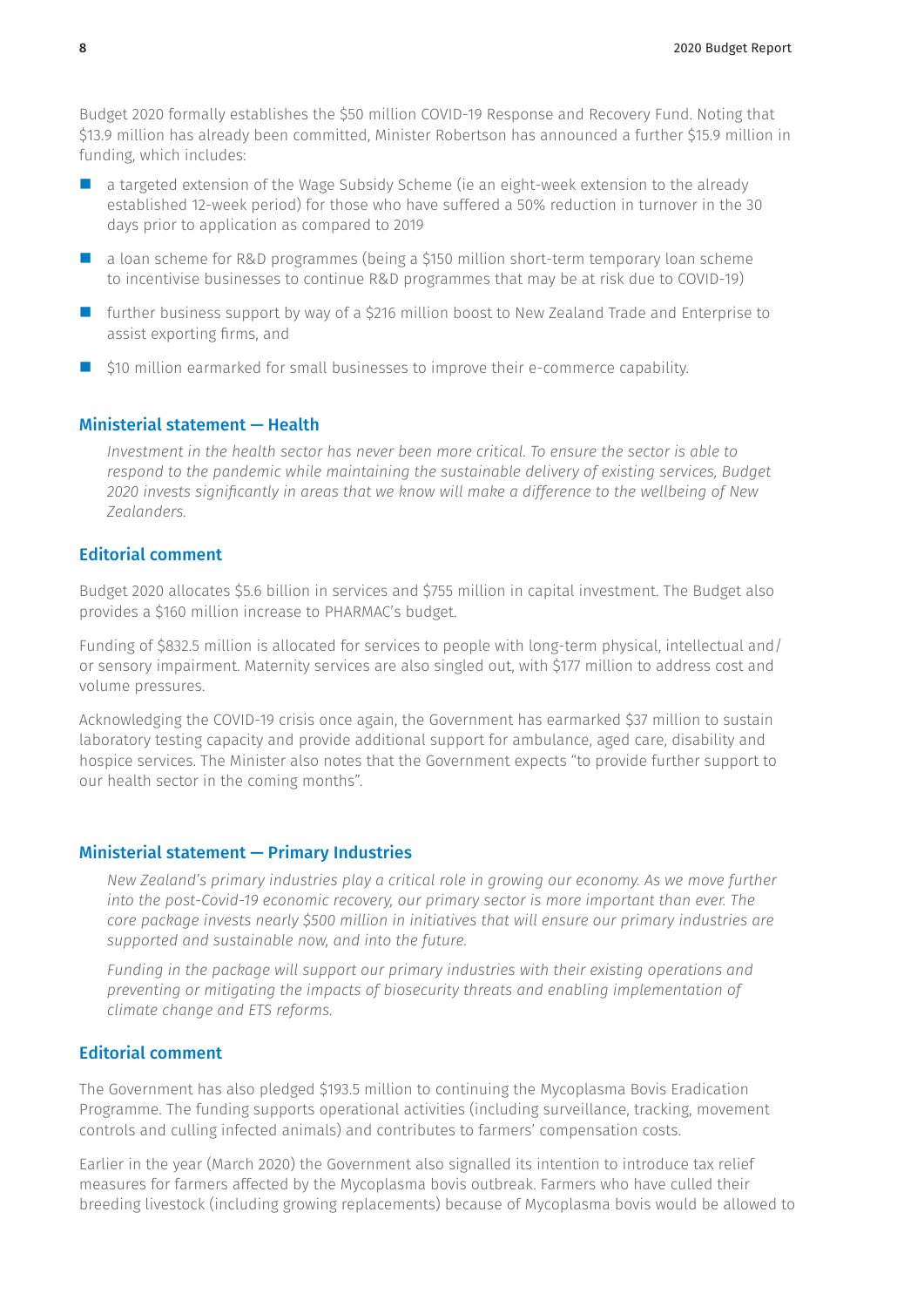spread the additional income derived as a result of the cull of that stock over the following six years, provided those farmers have:

- used, and continue to use, the national standard cost scheme or the self-assessed cost scheme for their breeding stock, and
- substantially replaced that culled livestock within 12 months.

The proposal will be contained in a tax Bill to be introduced later in 2020. When passed into law, the legislation will have retrospective effect from the 2018 income year.

The Government has also earmarked \$43.4 million operating total and \$36.2 million total capital for rebuilding forestry Emissions Trading Scheme (ETS) infrastructure. This initiative provides funding to enable the implementation of "new business processes" and implements the reforms set out in the Climate Change Response (Emissions Trading Reform) Bill.

#### Ministerial statement — Transport

*Transport Budget 2020 builds on investment made through the New Zealand Upgrade Programme and includes more than \$1 billion to improve transport across the country. This investment will enhance the resilience and reliability of national rail and ferry networks and, over time, contribute to efforts to reduce our carbon footprint through decreasing emissions.*

### Editorial comment

Budget 2020 builds on the \$6.8 billion investment made through the New Zealand Upgrade Programme and includes \$197.1 million operating total and \$1.1 billion total capital to improve transport across the country.

Included in this allocation is:

- \$399.5 million to replace the ageing inter-island ferries, and
- \$421.7 million to replace ageing railway locomotives and upgrade mechanical maintenance facilities.

### Ministerial statement — Justice Sector

*A key initiative in this package is the Next Generation Critical Communications programme which will invest in bringing state of the art communications capabilities to Police, Fire, and Ambulance, supporting healthier, safer, and more connected communities. This will see our emergency services finally able to communicate with the public and with one another all over New Zealand in a safe and reliable manner.*

*The package also provides funding to enable continued access to justice services, such as funding for legal aid, community law centres, and the Canterbury Earthquakes Insurance Tribunal. Additionally, it provides funding for the newly established Criminal Cases Review Commission.*

### Editorial comment

Department of Justice court buildings around New Zealand receive a \$163.5 million capital upgrade to meet health and safety requirements. The "Next Generation Critical Communications" programme that services New Zealand's emergency services receives \$47.8 million in funding to invest and upgrade its network.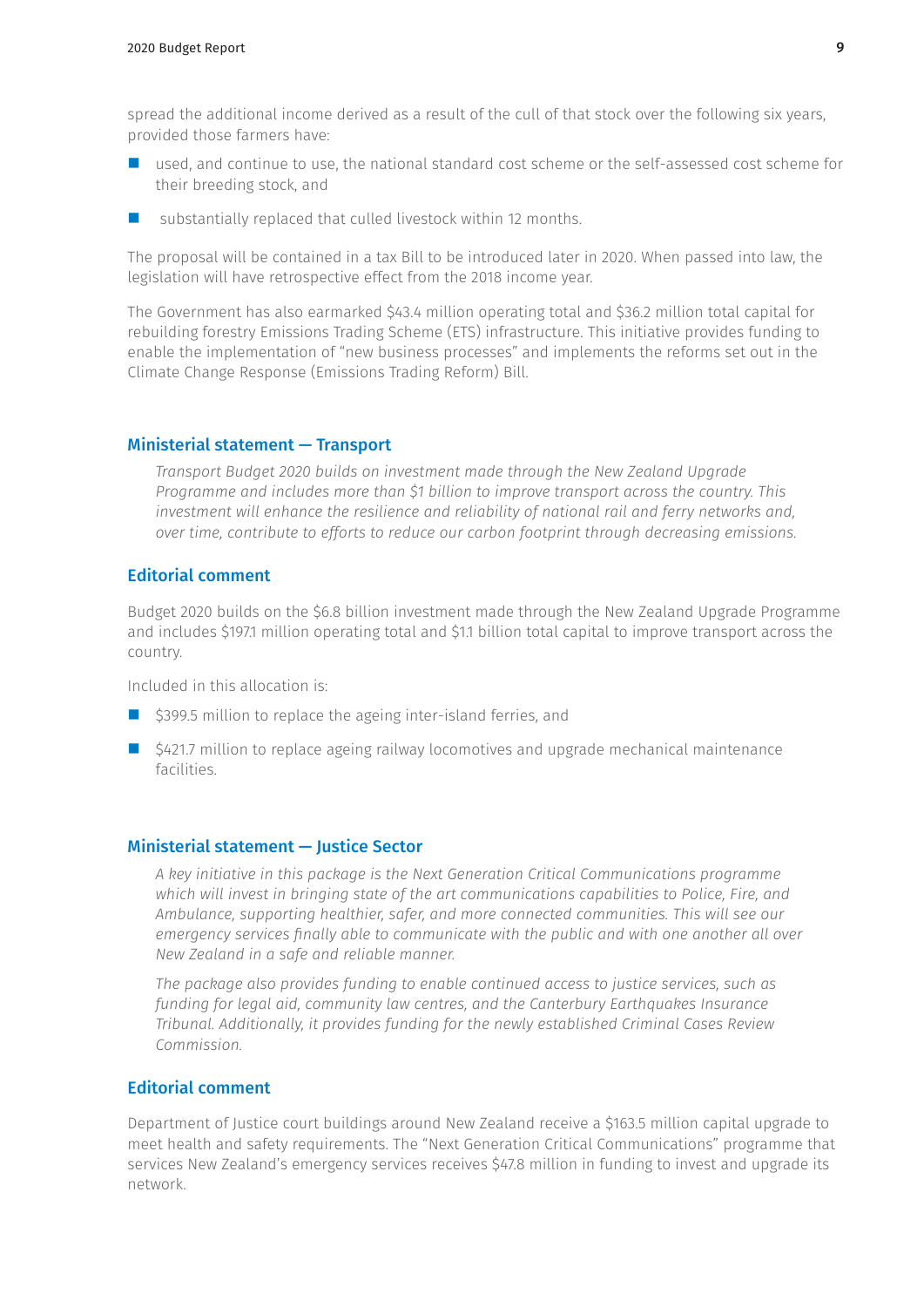### Ministerial statement — Education

*This Budget invests nearly \$1 billion to support the core provision of education services. This will provide substantial support to students across all levels of education, while also targeting investment in areas that we know will benefit students who need it the most.* 

*The Education package makes a significant investment in our early childhood sector. The sector has been placed under particular strain in recent years, and this has been exacerbated by COVID-19. The Budget includes cost adjustments for ECE subsidies and a pay boost for early childhood teachers. The government will make further announcements on support [for] this sector in the near future.* 

#### Editorial comment

The education sector also receives \$186 million as part of the COVID-19 Response and Recovery Fund, specifically for supporting distance learning for students during lockdown.

Further allocations include:

- capital injections for school properties (\$119.5 million)
- learning support for students with high health needs and English for Speakers of Other Languages teaching staff (\$79.7 million)
- funding for Early Childhood Education (ECE) subsidies, schools operations grants, trades academies and tertiary education subsidies (\$375.1 million)
- a 3.5% pay rise for Qualified Early Learning Education (ECE) teachers and ongoing funding for Kohanga Reo and home-based educators (\$291.6 million).

## More to come

The Budget papers make it clear that the announcements of 14 May 2020 are not the final word. Treasury observes that the swiftly evolving impact of COVID-19 has meant that the documents released on 14 May do not capture all of the Government decisions with fiscal implications that have been made up until that date.

Decisions that have not been captured in the Budget papers are scheduled to be incorporated in the 2020 Pre-Election Economic Fiscal Update.

The Update is due to be published between 10 and 21 August 2020.

It was indicated that the Update is likely to have only a minor impact given that the adjustments are likely to be for individual decisions taken within the \$62.1 billion of expenditure to support the COVID-19 response and recovery. Treasury expects to announce on 22 May those initiatives that were not able to be incorporated in the Budget papers released on 14 May.

Treasury added that expenditure for the 2020/21 fiscal year that does not have existing Parliamentary approval will be the subject of further legislation. The appropriate Estimates Bill will be introduced into Parliament on 14 May 2020.

Some adjustment to the Parliamentary appropriations for the 2019/20 fiscal year may also be necessary. Legislation on that topic is expected to be introduced into Parliament in mid-June 2020.